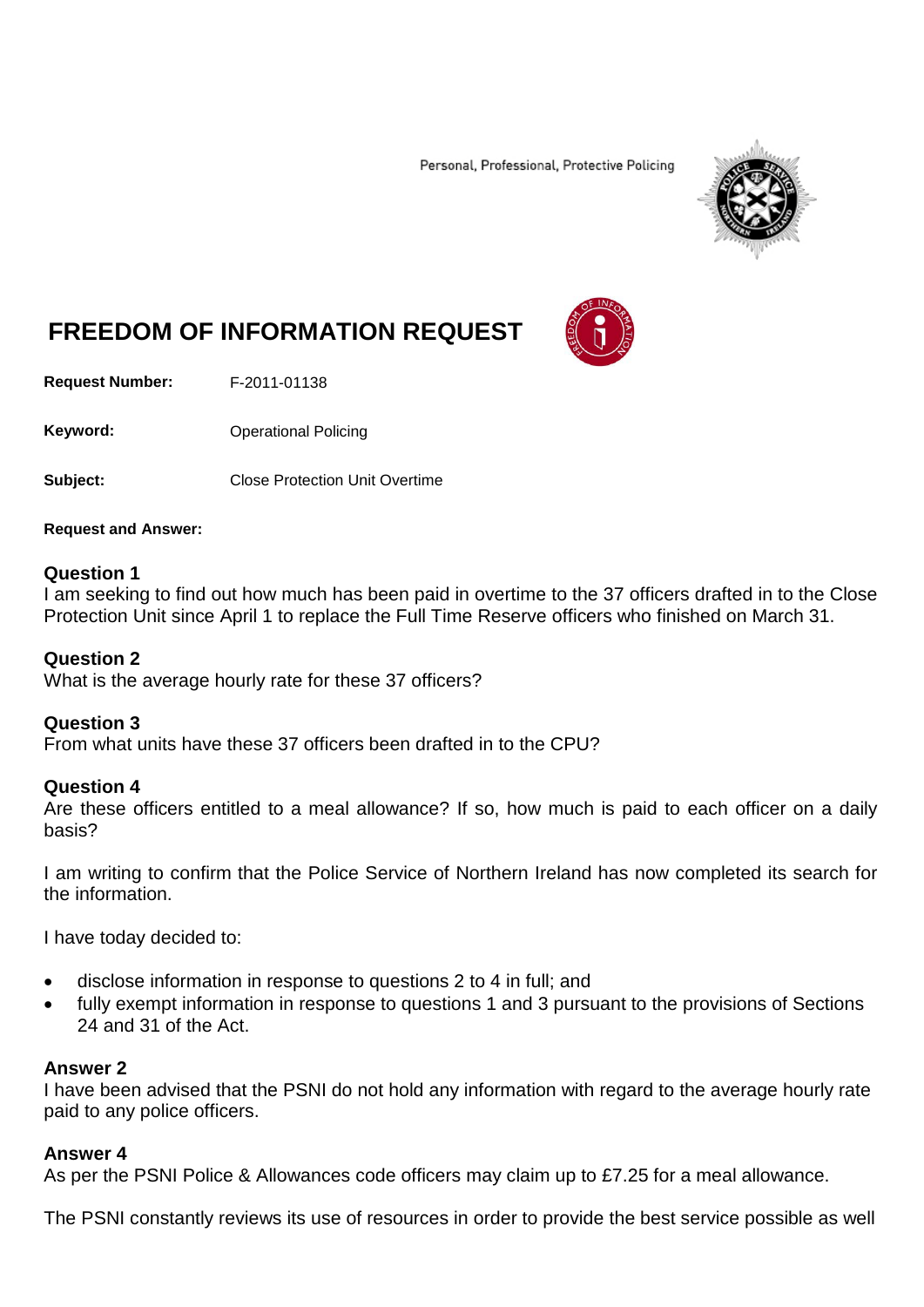as providing value for money.

The PSNI are currently giving additional support to those who require the services of CPU and are working to balance the cost effectiveness of this service with operational capability and capacity. This is also balanced with a duty of care to officers to ensure their health and wellbeing.

# **Answer 1 and 3**

I can confirm that the PSNI hold information relating to the overtime and costs of the CPU but information relating to how the loss of 37 officers has been managed and any associated costs is exempt by virtue of:

S24 (1) National Security and S31(1)(a) Law Enforcement

Section 17 of the Freedom of Information Act 2000 requires the Police Service of Northern Ireland, when refusing to provide such information (because the information is exempt) to provide you the applicant with a notice which:

- (a) states that fact,
- (b) specifies the exemption in question and
- (c) states (if not otherwise apparent) why the exemption applies.

The exemption/s, as well as the factors the Department considered when deciding where the public interest lies, are listed below:

S24 (1) National Security S31(1)(a) Law Enforcement

Sections 24 and 31 are prejudice based and qualified exemptions therefore a Harm Test and Public Interest Test are necessary.

# **Harm Test**

The PSNI is charged with enforcing the law, preventing and detecting crime and protecting communities we serve. Release of some of this information i.e. information about how the loss of officers is being managed would have an adverse effect on the functions of the unit and place the officers and subjects at risk. Number of officers assigned to CPU could with information possibly already known provide enough detail to allow terrorists to ascertain levels of protection provided and expose possible areas to significant risk of harm.

The functions of the unit relate to security, intelligence and bodyguard services for members of the royal family, government officials and visiting dignitaries, as such the disclosure of any information regarding the capacities of the unit which will prove useful to those engaged in criminal activities against those being protected to such an extent as to create an undesirable effect on national security by terrorist attack.

# **Public Interest Test**

# **Section 24 National Security**

# For release

Where information relates to how the PSNI fulfils its roles and functions there is an interest in disclosure. The release of the requested information could provide a better understanding of how public funds are spent in relation to national security and would also encourage more informed debate about national security issues.